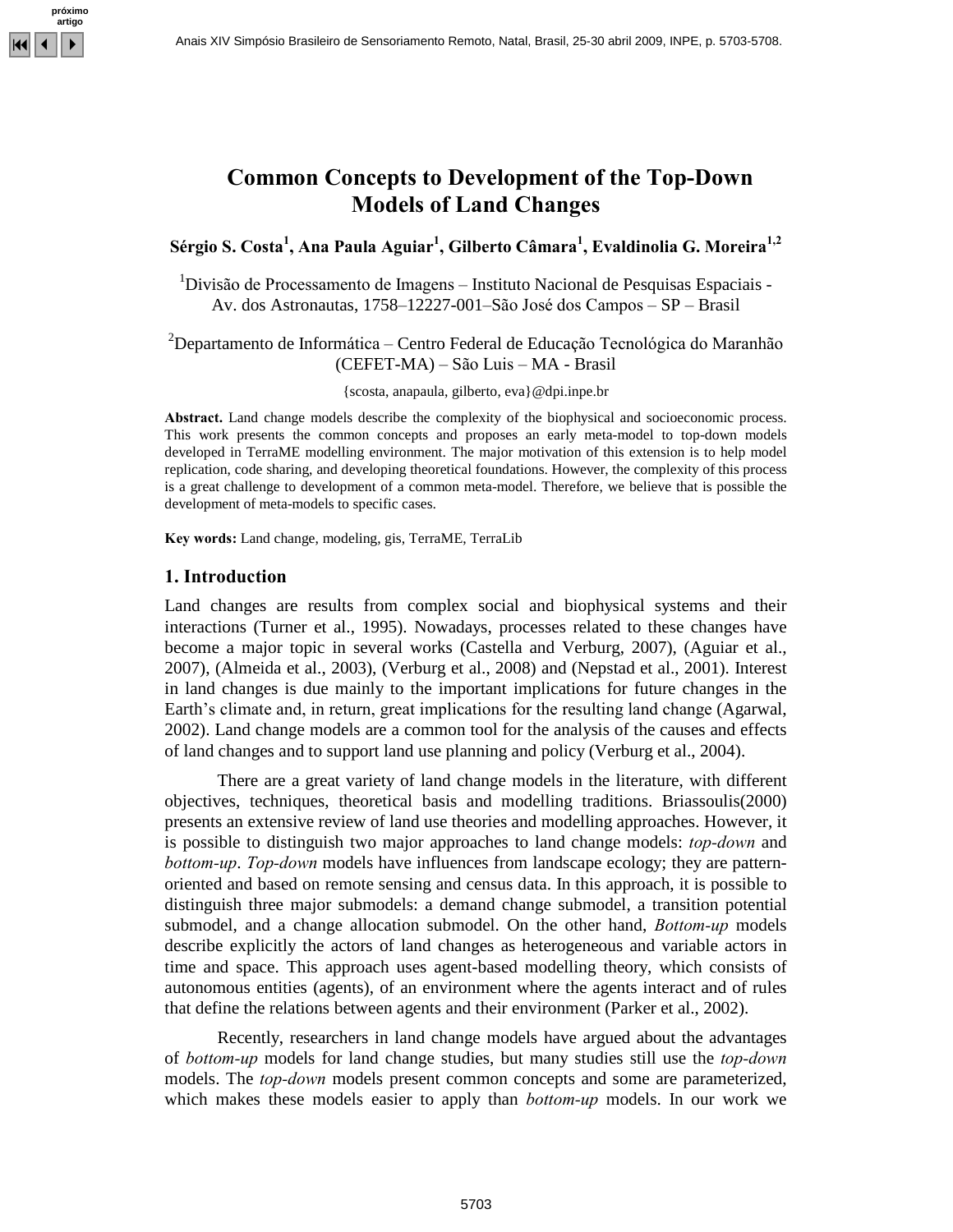propose an early meta-model to top-down models developed in TerraME modelling environment. The major motivations of this *meta-model* are facilitate model replication, code sharing, and development of theoretical foundations. This work is organized as follows. Section 2 presents major concepts of top-down models. The section 3 presents our early extension. The section 4 presents our final remarks. **2. Top-down Modelling**

Top-down models consider in general land-uses/covers as a set of discrete states. Land changes are transitions from one state to another (Walker, 2004). Raster or cellular space, subdivided in pixels or cells represent each discrete state. This approach uses an empirical, mathematical, statistical or econometric equation to describe the transitions among states. There are different models in the literature: CLUE (Veldkamp and Fresco, 1996; Verburg et al., 1999), CLUE-s (Verburg et al., 2002), Dinamica (Soares-Filho et al., 2002), RIKS (White and Engelen, 1997, , 2000), CA\_Markov (Eastman, 2003). The structures of these models present some similarity, as discussed in (Eastman et al., 2005) or (Verburg et al., 2006). Eastman (2005) argues that models generally consist of three major parts: a demand change submodel, a transition potential submodel, and a change allocation submodel, as shown in Figure 1. In the next sections we present each one of theses submodels.



**1. Basic structures of top-down models.**

The *demand submodel* calculates the rate and magnitude of change, usually based on economic model, trend analysis, or scenario analysis to quantify the change (or The *demand submodel* calculates the rate and magnitude of change, usually based on economic model, trend analysis, or scenario analysis to quantify the change (or demand). This demand is then allocated in a spatially expl economic *allocation*. This submodel uses suitability (or change transition potential) maps representing the suitability/or potential for change of each cell for a given land use/or allocation. This submodel uses suitability (or change transition potential) maps<br>representing the suitability/or potential for change of each cell for a given land use/or<br>transition. This map is produced by the *transition* input driving factors and a method to relate these maps as a multivariate statistical relation. Then, the change allocation produces a new land use map that can be use to next model iteration. **3.**

## **<sup>A</sup> TerraME extension to land change model**

The land change models are complex and need an effort of several disciplines, such as geography, sociology and computer science. Some authors propose meta-model or data flow to support and help model replication, to share code, and to develop theoretical foundations, for example. (Parker et al., 2006) and (Soares et al., 2008). Parker proposed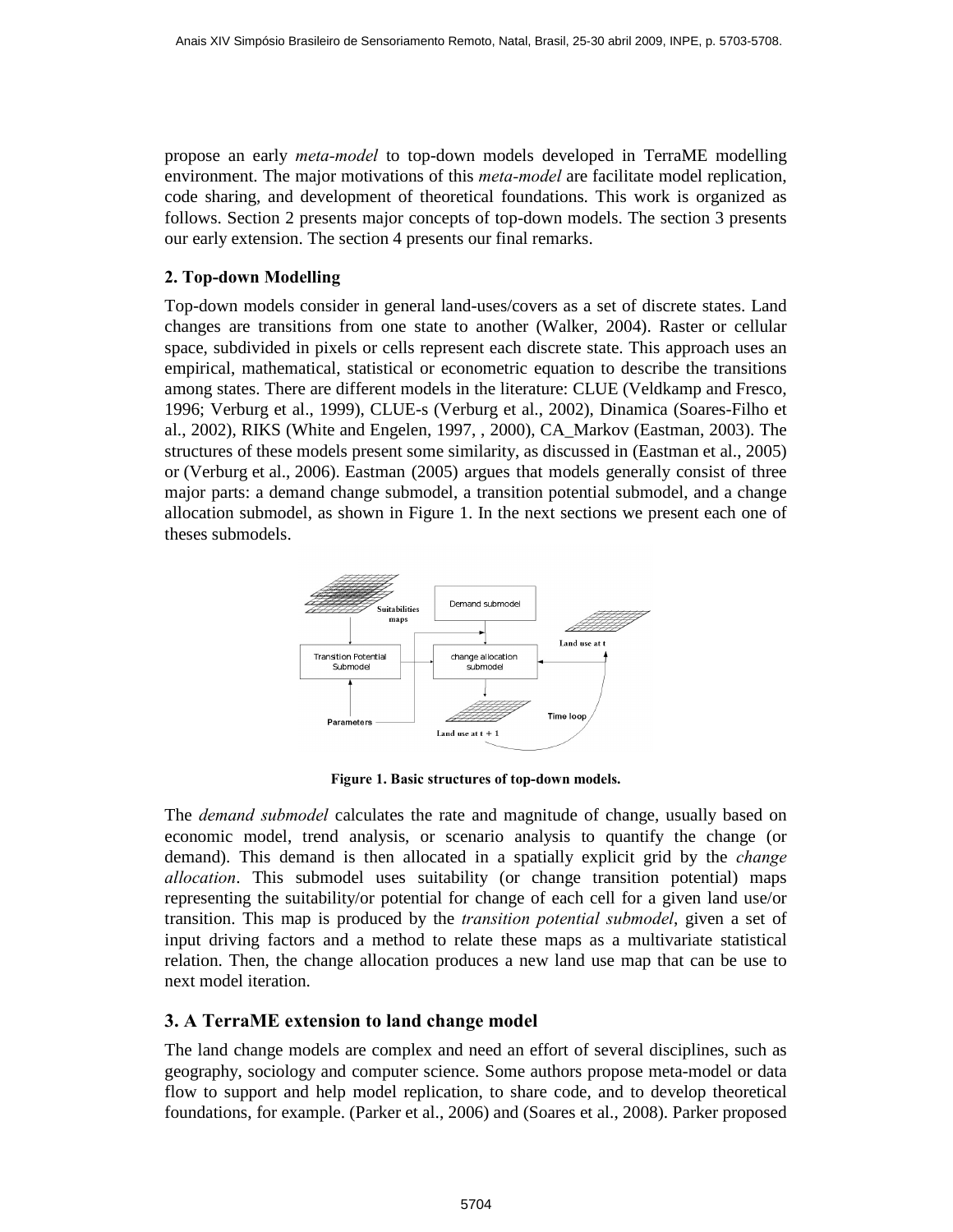a conceptual design pattern specific to agent based modelling for land change. With a conceptual design pattern specific to agent based modelling for land change. With<br>similar motivation, in this work we propose a *meta-model* to *top-down* models developed in TerraME modelling environment (Carneiro, 2006). This extension must similar motivation, in this work we propose a *meta-model* to *top-down* models developed in TerraME modelling environment (Carneiro, 2006). This extension must consider some common concepts of the *top-down* approach pres TerraME is a development environment for spatially explicit dynamical modelling. It can deal with heterogeneous applications and processes, and allows multiscale and model integration. Thus, to be able to handle multiple scales in a flexible way, a land change model must be organized into distinct and independent dimensions (Carneiro, 2006).

- Spatial dimension: describes the different extents and resolutions of the spatial scales used in the model.
- Temporal dimension: describes period and frequency of execution of processes and agents in each temporal scale. Femporal dimension: describes period and frequency of execution of processes<br>and agents in each temporal scale.<br>Behavioural dimension: includes the variables and rules that describe the
- and agents in each temporal scale.<br>Behavioural dimension: includes the variables and rules that describe the<br>behaviour of agents and processes that include the *top-down* and *bottom-up* approaches.

TerraME proposes a set of components to each one of these dimensions. For example, a *Cellular Space* that represents the spatial dimension and a *Scheduler* that controls the flow of execution of the model represents the temporal dimension. However, TerraME was developed to support a great variety of spatial dynamic models. controls the flow of execution of the model represents the temporal dimension.<br>However, TerraME was developed to support a great variety of spatial dynamic models.<br>Thus, in the *Behavioural dimension* only two general comp However, TerraME was developed to support a great variety of spatial dynamic models.<br>Thus, in the *Behavioural dimension* only two general components were proposed:<br>Automaton and Agent. Another relevant issue is that Terra concept to encapsulate the behaviour, spatial and temporal submodels, but it does not describe the link among these concepts, which is done by the model developers.

The structure of the TerraME modelling environment includes some advantages. TerraME use LUA (Ierusalimschy et al., 1996) (an extensible programming language) as the modelling language. TerraME uses TerraLib (C'mara etal., 2000) (library for geographic applications) to support spatial database management. Considering these characteristics we propose an extension to TerraME in LUA programming language, as shown in Figure 2.



This structure enables the use of several resources of each layer (TerraLib, LUA and TerraME) in the development of land change models. The main goal of this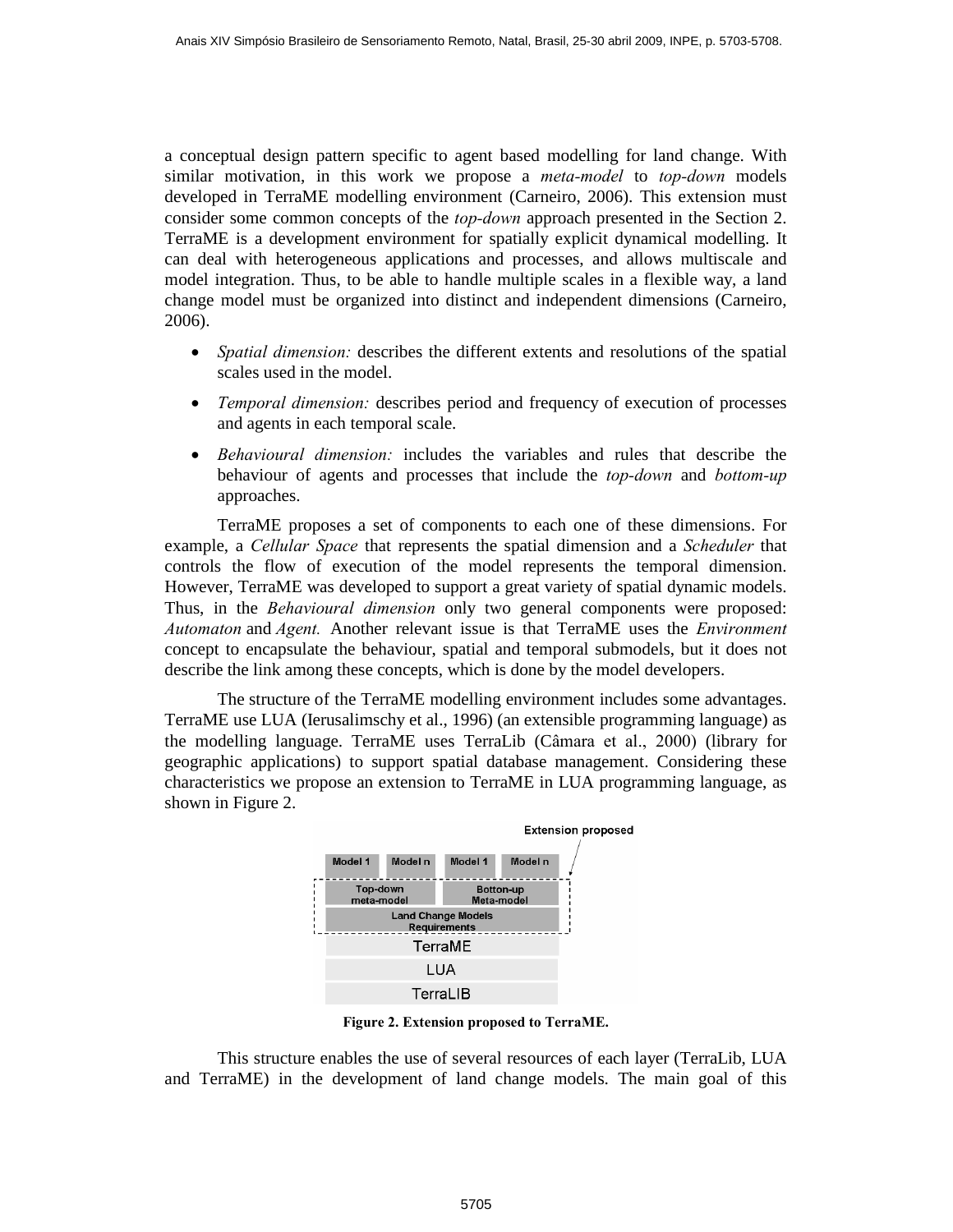extension is to provide a *basic template* or *meta-model* and some common functions specific to land change models, as shown in Figure 3.



**3. The main components of the extension.**

Figure <sup>3</sup> presents the main proposed component, template or meta-model that supports the development of new land change models. This *meta-model* is supported by the one presented in Section <sup>2</sup> and the TerraME Environment links the spatial and temporal dimensions to land change model. Some models (in preparation or submitted) have been implemented using these early concepts (Moreira et al., 2008), but a better definition and adjustments are necessary so that it can be applied in more cases. **4. Final remarks**

Many works propose the use of the models as tools to study land change process. In this work, we present some common concepts of land change models and an initial extension is presented. The definition of these concepts is challenging, but we believe that the development of the *meta-model* to some specific m extension is presented. The definition of these concepts is challenging, but we believe

Acknowledges: This work is partially funded by CAPES-Brazil (www.capes.gov.br) and GEOMA Network Project (www.geoma.lncc.br).

## **References**

- AGARWAL, C. G., GLEN M.; GROVE, J. MORGAN; EVANS, TOM P.; SCHWEIK, CHARLES M. A review and assessment of land-use change models: dynamics of space, time, and human choice. 2002. CHAKLES M. A review and assessment of land-use change models: dynamics of space, time, and human choice. 2002.<br>AGUIAR, A. P.; CÂMARA, G.; ESCADA, M. I. Spatial statistical analysis of land-use
- determinants in the Brazilian Amazon: exploring intra-regional heterogeneity.<br> **Ecological Modelling**, v. 209, p. 169–188, 2007.
- ALMEIDA, C. M. D.; MONTEIRO, A. M. V.; CAMARA, G.; SOARES-FILHO, B. S.; CERQUEIRA, G. C.; PENNACHIN, C. L.; BATTY, M. Empiricism and Stochastics MEIDA, C. M. D.; MONTEIRO, A. M. V.; CAMARA, G.; SOARES-FILHO, B. S.;<br>CERQUEIRA, G. C.; PENNACHIN, C. L.; BATTY, M. Empiricism and Stochastics<br>in Cellular Automaton Modeling of Urban Land Use Dynamics. Computers, G. C.; PENNACHIN, C. L.; BATTY, M. Empiricism<br>utomaton Modeling of Urban Land Use Dynamic<br>and Urban Systems, v. 27, n.5, p. 481-509, 2003.
- BRIASSOULIS, H., 2000, Analysis of Land Use Change: Theoretical and Modeling Approaches, Regional Research Institute, West Virginia University
- CÂMARA, G.; SOUZA, R.; PEDROSA, B.; VINHAS, L.; MONTEIRO, A. M.; PAIVA, J.; CARVALHO, M. T.; GATTASS, M. TerraLib: Technology in Support of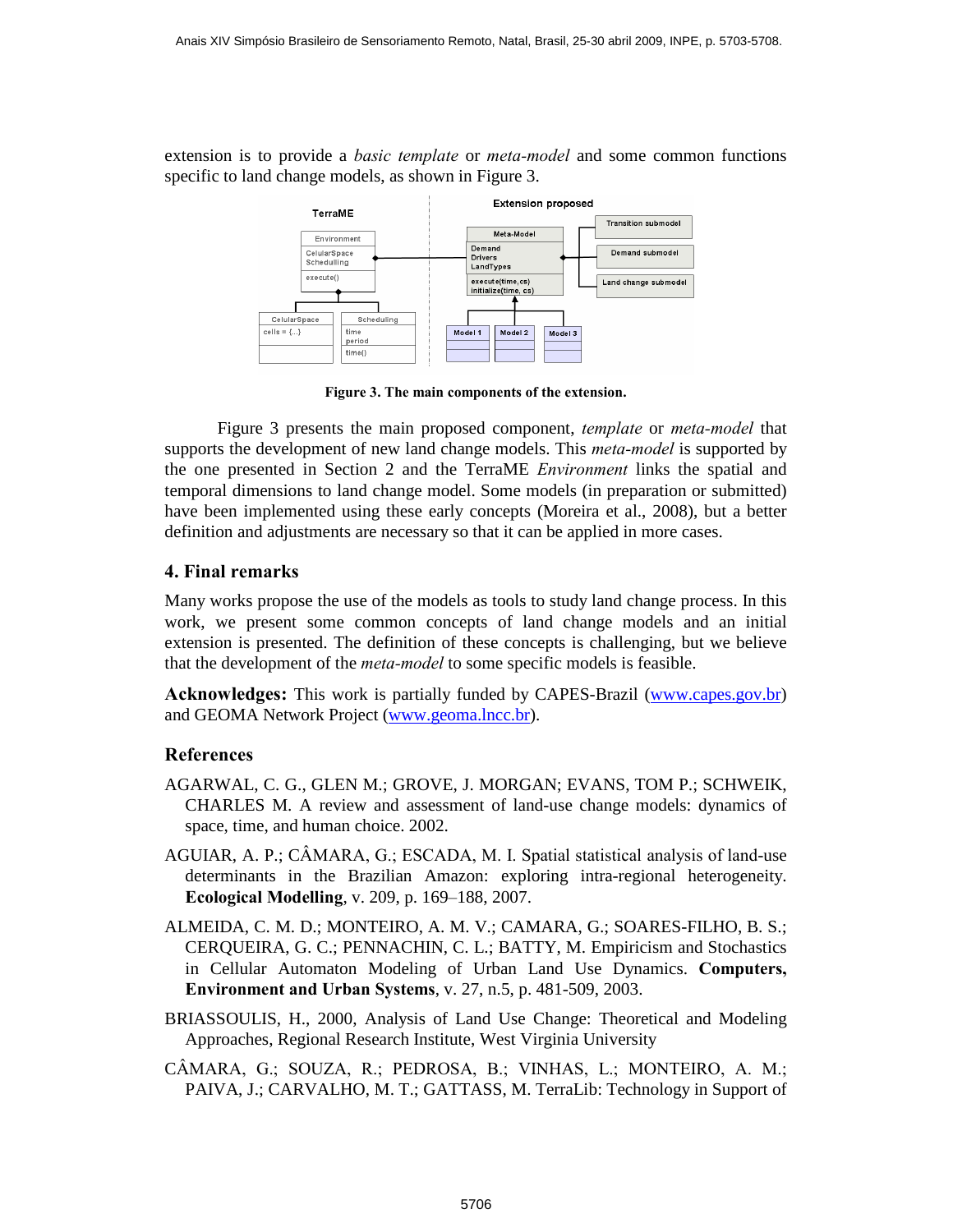GIS Innovation. In: II Brazilian Symposium on Geoinformatics, GeoInfo2000. São Paulo, 2000. p. **land**

- CARNEIRO, T. **Nested-CA: <sup>a</sup> foundation for multiscale modeling of land use and** land change.São José dos Campos: National Institute of Space Research, 2006.PhD in Computer Science, 2006.
- CASTELLA, J.-C.; VERBURG, P. H. Combination of process-oriented and pattern- In Computer Science, 2006.<br>STELLA, J.-C.; VERBURG, P. H. Combination of process-oriented and pattern-<br>oriented models of land-use change in a mountain area of Vietnam. **Ecological STELLA**, modelling, v. 202, p. 410-420, 2007. oriented models of land-use change in a mountain area of Vietnam. **Ecological** modelling, v. 202, p. 410-420, 2007.<br>EASTMAN, J. **IDRISI Kilimanjaro.** Guide to GIS and Image Processing.
- Worcester, MA: Clark University, 2003. EASTMAN, J. **IDRISI KIlmanjaro. Guide to GIS and Image Processing.**<br>Worcester, MA: Clark University, 2003.<br>EASTMAN, J. R.; SOLÓRZANO, L. A.; FOSSEN, M. E. V., 2005. Transition Potential
- Modeling for Land-Cover Change. In: MAGUIRE, D.; BATTY, M.; GOODCHILD, STMAN, J. R.; SOLÓRZANO, L. A.; FOSSEN, M. E. V., 2005. Transition Potential<br>Modeling for Land-Cover Change. In: MAGUIRE, D.; BATTY, M.; GOODCHILD,<br>M., eds., **GIS, Spatial Analysis, and Modeling**: California, ESRI Press, p
- IERUSALIMSCHY, R.; FIGUEIREDO, L. H.; CELES, W. Lua-an extensible extension language. **Software: Practice & Experience**, v. 26, n.6, p. 635-652, 1996.
- MOREIRA, E. G.; COSTA, S. S.; AGUIAR, A. P. D. D.; CAMARA, G.; CARNEIRO, T., 2008, Dynamic coupling of multiscale land change models: Interactions and feedbacks across regional and local deforestation models in the Brazilian Amazon, Landscape Ecology - Special Issue (submitted).
- NEPSTAD, D.; CARVALHO, G.; BARROS, A. C.; ALENCAR, A.; CAPOBIANCO, J. P.; BISHOP, J.; MOUTINHO, P.; LEFEBVRE, P.; SILVA-JR., U. L.; PRINS, E. **Ecology and Managment**, v. 154, p. 395-407, 2001. Road Paving, fire regime feedbacks, and the future of Amazon Forests. **Forest**
- PARKER, D.; BERGER, T.; MANSON, S.; MCCONNEL, S., 2002, Agent-Based Models of Land-Use /Land-Cover Change. Report and Review of an International Workshop., Irvine, California, USA, LUCC Project.
- PARKER, D. C.; DANIEL G. BROWN; POLHILL, J. G.; DEADMAN, P. J.; M.., S., 2006. Illustrating a new 'conceptual design pattern' for agent-based models of land use via five case studies—the MR POTATOHEAD framework. 2006. Illustrating a new 'conceptual design pattern' for agent-based models of land 2006. Illustrating a new conceptual design pattern for agent-based models of land<br>use via five case studies—the MR POTATOHEAD framework.<br>SOARES-FILHO, B.; CERQUEIRA, G.; PENNACHIN, C. DINAMICA – a stochastic
- cellular automata model designed to simulate the landscape dynamics in an ARES-FILHO, B.; CERQUEIRA, G.; PENNACHIN, C. DINAMICA – a stochastic cellular automata model designed to simulate the landscape dynamics in an Amazonian colonization frontier. **Ecological modelling**, v. 154, n.3, p. 217 – 2002.
- SOARES, B. S.; RODRIGUES, H. O.; FALIERI, A.; COSTA, W. L., 2008, DINAMICA EGO tutorial.
- TURNER, B.; SKOLE, D.; SANDERSON, S.; FISCHER, G.; FRESCO, L.; LEEMANS, R., 1995, Land-Use and Land-Cover Change (LUCC): Science/Research Plan, HDP Report No. 7, Stockholm, IGBP Secretariat.
- VELDKAMP, A.; FRESCO, L. O. CLUE: a conceptual model to study the Conversion Plan, HDP Report No. 7, Stockholm, IGBP Secretariat.<br>ELDKAMP, A.; FRESCO, L. O. CLUE: a conceptual model to study the Conve<br>of Land Use and its Effects. **Ecological modelling**, v. 85, p. 253-270, 1996.